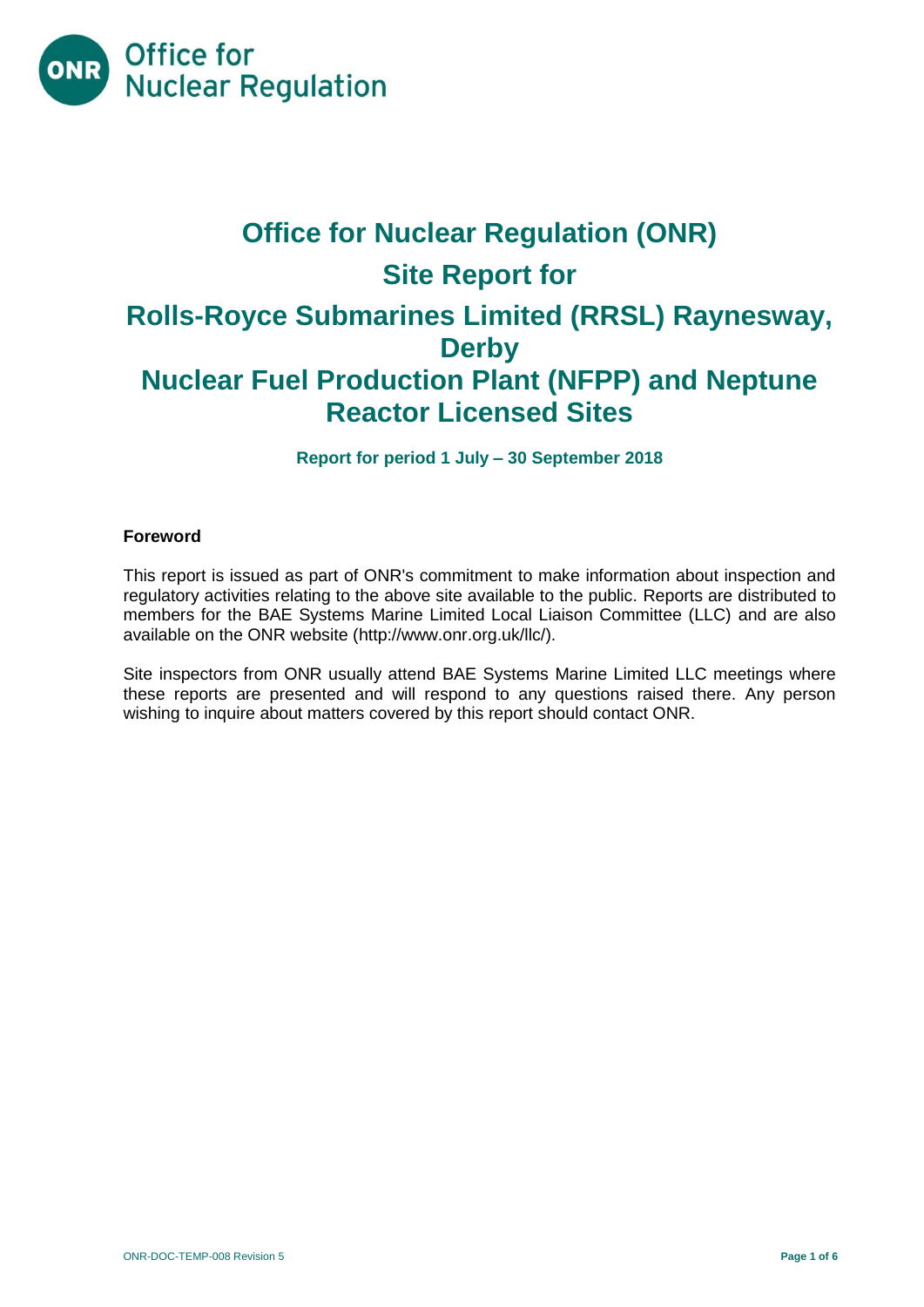# **TABLE OF CONTENTS**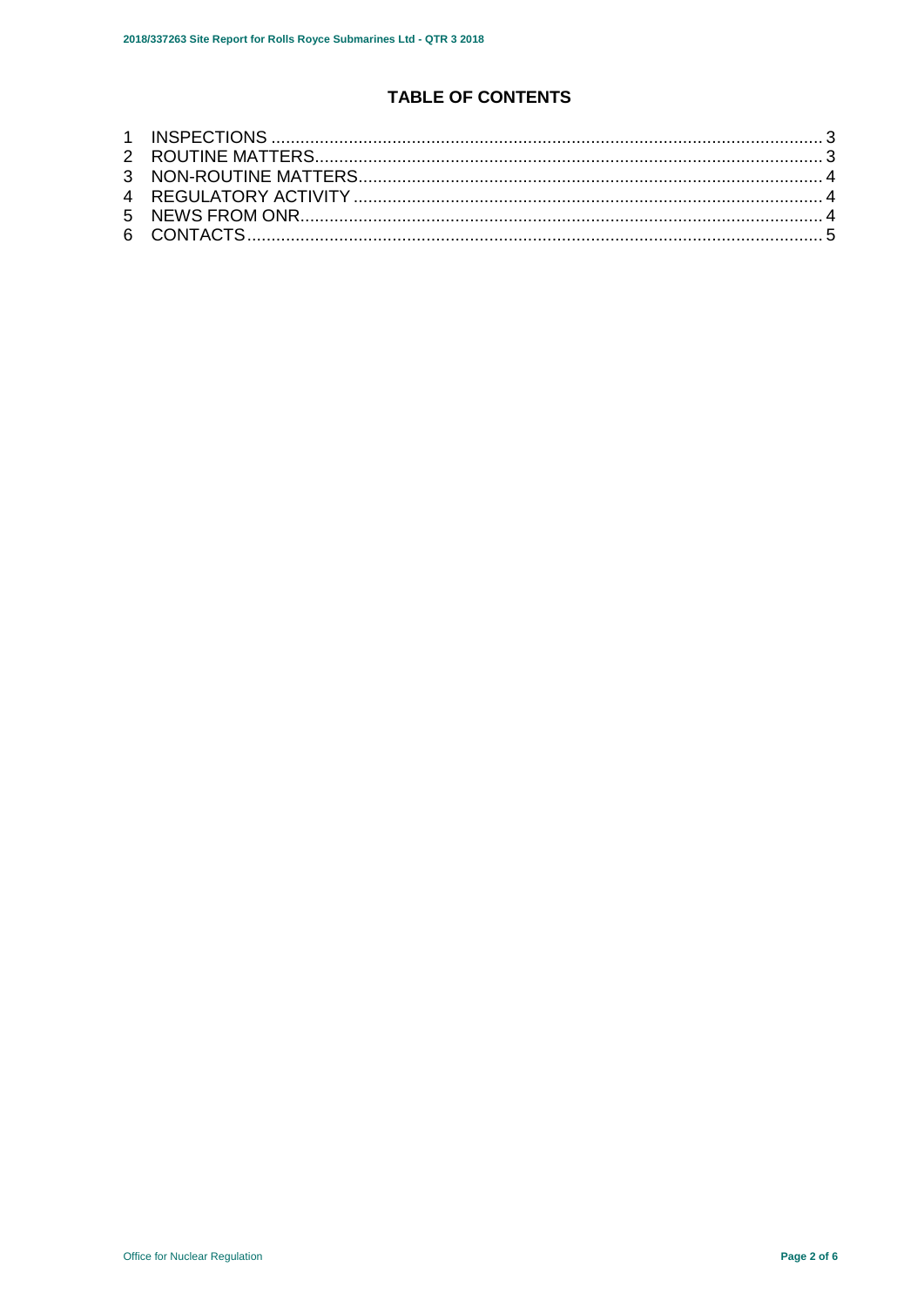# <span id="page-2-0"></span>**1 INSPECTIONS**

#### **1.1 Dates of inspection**

The ONR inspectors visited the site on the following dates during the report period 1 June to 30 September 2018:

- $\blacksquare$  23-26 July 2018.
- **18 August 2018.**
- **08-09 August 2018.**
- **17 September 2018.**
- 20 September 2018.

# <span id="page-2-1"></span>**2 ROUTINE MATTERS**

#### **2.1 Inspections**

Inspections are undertaken as part of the process for monitoring compliance with:

- **the conditions attached by ONR to the nuclear site licence granted under the** Nuclear Installations Act 1965 (NIA65) (as amended);
- **the Energy Act 2013:**
- the Health and Safety at Work Act 1974 (HSWA74); and
- Regulations made under HSWA74, for example the Ionising Radiations Regulations 2017 (IRR17) and the Management of Health and Safety at Work Regulations 1999 (MHSWR99).

The inspections entail monitoring the licensee's actions on the site in relation to incidents, operations, maintenance, projects, modifications, safety case changes and any other matters that may affect safety. The licensee is required to make and implement adequate arrangements under the conditions attached to the licence in order to ensure legal compliance. Inspections seek to judge both the adequacy of these arrangements and their implementation.

In this period, routine inspections of Rolls-Royce Submarines Limited (RRSL) Raynesway, Derby covered the following:

- Instructions, training and SQEP.
- Control and supervision of operations.

#### **Instructions, training and SQEP**

On 25 and 26 July, ONR Inspectors conducted a themed inspection of instructions, training and suitably qualified and experienced personnel (SQEP). This reviewed RRSL's arrangements, and their implementation, for instructions to persons on site, warning notices, training and appointment of SQEP and duly authorised persons.

Based on the information sampled ONR concluded that RRSL's arrangements, and their implementation, are adequate in this area.

#### **Control and supervision of operations**

On 8 and 9 August, ONR inspectors conducted a themed inspection on the control and supervision of operations. This inspection focused on RRSL's implementation of arrangements for operating rules, operating instructions, operational records and control and supervision of operations within the Nuclear Fuel Production Plant.

ONR concluded that the arrangements for licence conditions operating instructions, operational records and control and supervision of operations are adequate. However, based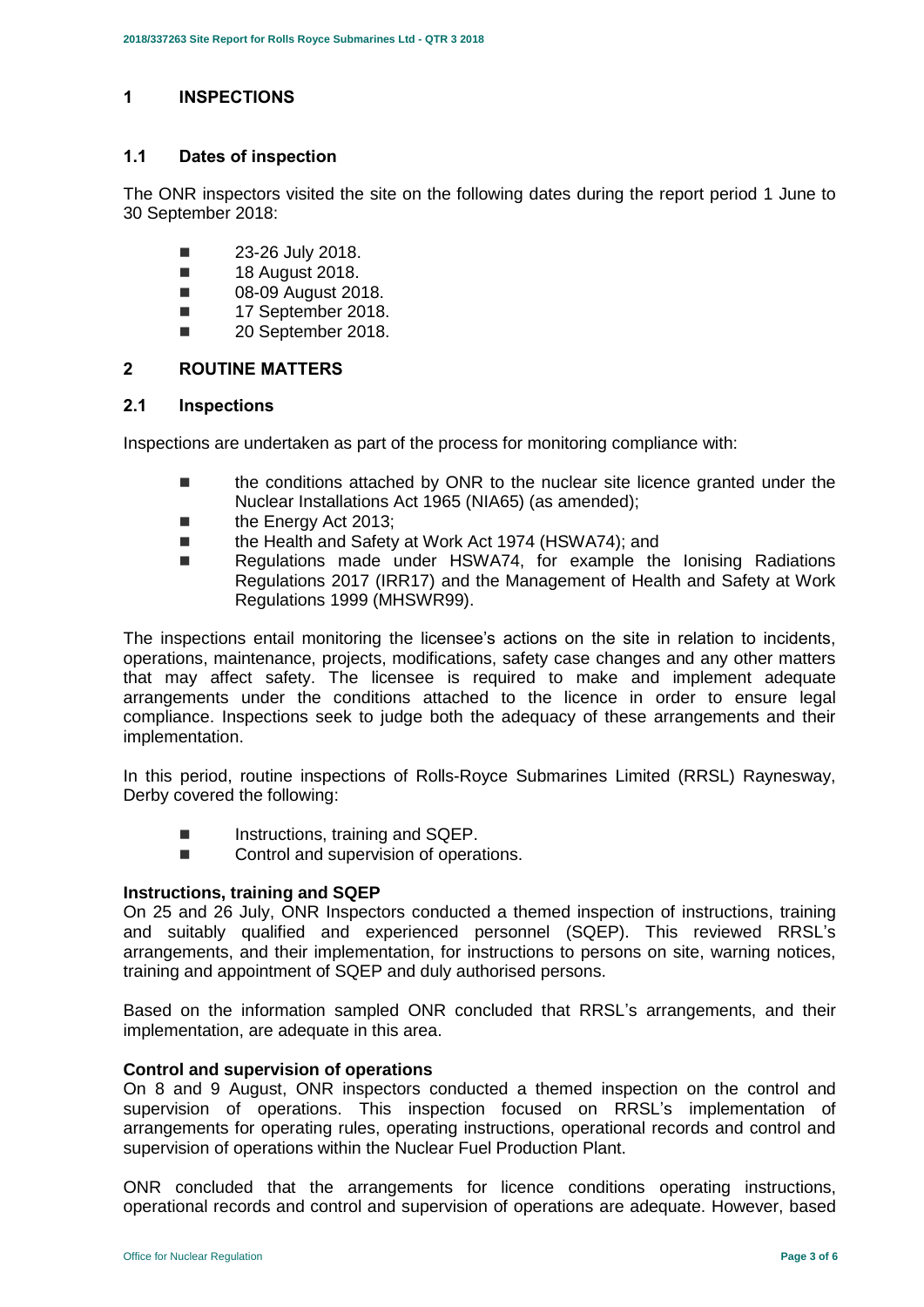RRSL's arrangements sampled for operating rules, ONR identified areas of compliance where shortfalls exist against relevant good practice. Improvement will be sought in this area and will be monitored through routine regulatory business.

#### **2.2 Other work**

Throughout this period, there were a number of meetings and telephone / teleconference engagements with site to discuss regulatory engagement regarding facility construction and refurbishment on site.

# <span id="page-3-0"></span>**3 NON-ROUTINE MATTERS**

Licensees are required to have arrangements to respond to non-routine matters and events. ONR inspectors judge the adequacy of the licensee's response, including actions taken to implement any necessary improvements.

In accordance with site arrangements and regulatory requirements under Licence Condition 7 (Incidents on the site), RRSL have reported one event to ONR in the quarter. ONR inspectors have carried out follow up enquires to gather information, to determine if the licensee's response to this event was adequate and to determine if the incident met ONR's investigation criteria. The significance of the reported event did not meet the ONR investigation criteria. ONR will monitor the adequacy of the RRSL corrective actions as part of routine regulatory business.

# <span id="page-3-1"></span>**4 REGULATORY ACTIVITY**

ONR may issue formal documents to ensure compliance with regulatory requirements. Under nuclear site licence conditions, ONR issues regulatory documents, which either permit an activity or require some form of action to be taken; these are usually collectively termed 'Licence Instruments' (LIs), but can take other forms. In addition, inspectors may issue Enforcement Notices to secure improvements to safety.

■ No LIs, Enforcement Notices or Enforcement letters were issued during this period.

#### <span id="page-3-2"></span>**5 NEWS FROM ONR**

# **Stakeholder Engagement**

- In August our Chief Nuclear Inspector Mark Foy and Deputy Chief Inspector Mina Golshan, hosted a webinar for stakeholders on the outcomes of the UK report to the Joint Convention. This is a new channel of communication which we have introduced, and further webinars are planned for November and February 2019. If you would like to find out more, please contact the ONR Communications team at contact@onr.gov.uk
- The ONR/NGO engagement forum took place on 11 October in London. This is a forum to discuss strategic, cross-cutting regulatory matters. Site specific matters are normally addressed via Site Stakeholder Groups. We are always keen to engage with a range of stakeholders and groups on nuclear safety and security issues, so if you do represent a nuclear-interest Non-Governmental Organisation, and are not already involved through our forum or via a Site Stakeholder Group, then please get in touch with the ONR Communications team for further details, via [contact@onr.gov.uk](mailto:contact@onr.gov.uk)

# **Regulatory News**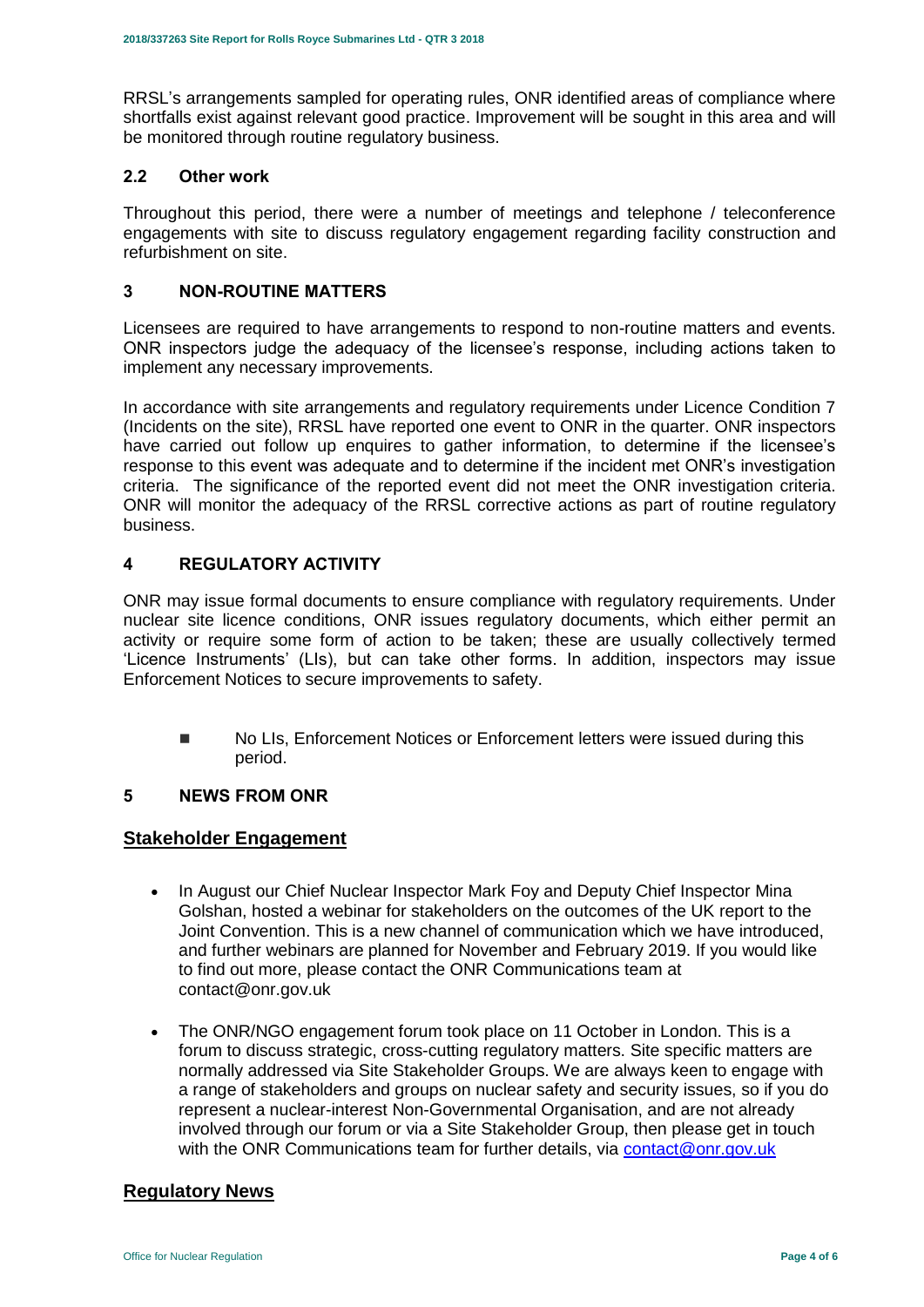On 25 July we announced our decision to prosecute the Atomic Weapons Establishment for offences under Section 2 (1)<sup>\*</sup> of the Health and Safety at Work etc. Act (1974). This charge related to an electrical incident on 27 June, 2017, which resulted in injury to an AWE employee. The incident was a conventional health and safety matter and there was no radiological risk to workers or the public. At a court hearing on 18 September, AWE pleaded guilty to the charge and sentencing was adjourned until 9 November, 2018.

In a separate case brought by ONR, EDF Energy Nuclear Generation Ltd and Doosan Babcock Ltd pleaded guilty on 10 October, 2018) to offences under the Health & Safety at Work etc. Act 1974, section 3(1) and the Work at Height Regulations 2005, Regulation 4(1) respectively. The charges relate to an incident on 12 April 2017 at the Hinkley Point B nuclear power station, which resulted in a serious injury to a Doosan Babcock Ltd employee. Following a hearing at Taunton Magistrates Court, the case was committed for sentencing at Taunton Crown Court with an initial hearing date set for 16 November 2018, although this date is subject to change.

Both of these cases related to conventional, industrial-type incidents that would have been subject to regulation by the Health and Safety executive prior to ONR's creation four years ago, when we gained responsibility for such matters on licensed sites. There was no radiological risk to workers or the public.

Updates on each case will be published on our website [www.onr.org.uk](http://www.onr.org.uk/)

• We have recently published our [Statement of civil incidents](http://www.onr.org.uk/quarterly-stat/2018-2.htm) meeting the Ministerial Reportable Criteria (MRC) reported to ONR - Q2 2018 (1 April 2018 to 30 June 2018).Full details are available on our [website.](http://www.onr.org.uk/quarterly-stat/2018-2.htm)

# **Corporate News**

- In July we published our second [gender pay report.](http://news.onr.org.uk/2018/07/onr-publishes-second-gender-pay-report/) The organisation-wide results show that ONR has a mean gender pay gap of 35.2%, which is wider than last year, although it is broadly similar to the rest of the UK nuclear industry and anticipated given our workforce profile, and that of the industries from which we have historically recruited. ONR is committed to addressing this issue and continues to focus on improving diversity and inclusion.
- Our Chief Executive, Adriènne Kelbie, has agreed a three-year contract extension, taking her term of employment to January 2022.
- The Department for Work and Pensions has started the process for recruiting a new ONR Chair (further details can be found on the [public appointments website\)](https://publicappointments.cabinetoffice.gov.uk/appointment/chair-the-office-for-nuclear-regulations/). Our current Chair, Nick Baldwin CBE, will remain in office until 31 March, 2019.

#### <span id="page-4-0"></span>**6 CONTACTS**

Office for Nuclear Regulation Redgrave Court Merton Road Bootle Merseyside L20 7HS website: [www.onr.org.uk](http://www.onr.org.uk/) email: [ONREnquiries@onr.gov.uk](mailto:ONREnquiries@onr.gsi.gov.uk)